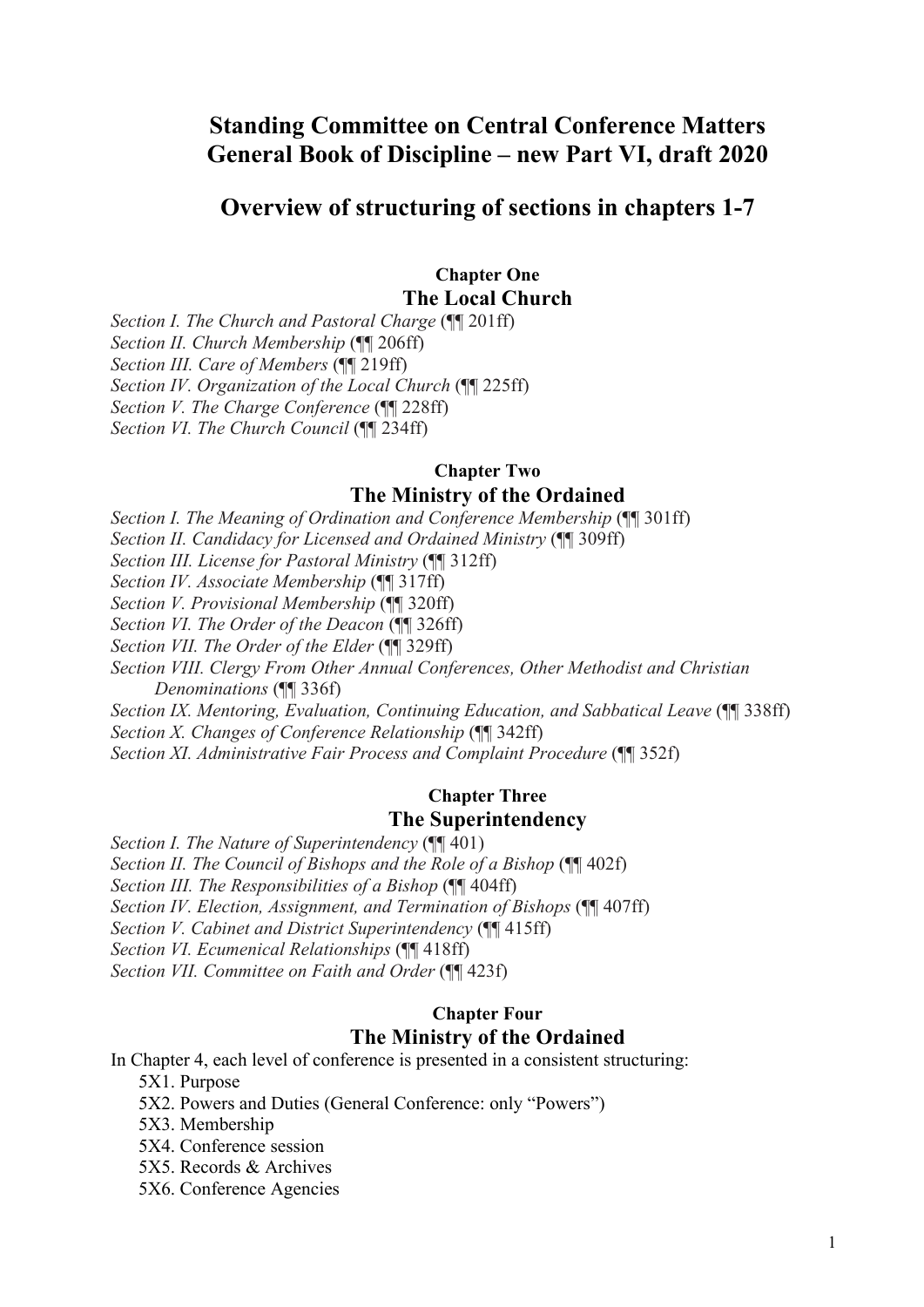#### 5X7. Properties

According to this unifying structure, existing elements were reordered, and where needed and useful (e.g. a purpose statement for each conference level) added. Because Jurisdictional Conferences only exist in the US, the content has been moved into the new Part VII, but the unifying structuring has been used also within the new Part VII.

*Section I. The General Conference* (¶¶ 501-507) *Section II. Jurisdictional Conferences* (¶¶ 508-509) *Section III. Central Conferences* (¶¶ 511-517) *Section IV. Provisional Central Conferences* (¶¶ 521-527) *Section V. Annual Conferences* (¶¶ 531-539) *Section VI. Provisional Annual Conferences* (¶¶ 541-547) *Section VII. District Conferences* (¶¶ 551) *Section VIII. Missions* (¶¶ 561-564) *Section IX. Joining The United Methodist Church* (¶¶ 571)

#### **Chapter Five Administrative Order**

For Chapter 5, the Standing Committee presents some samples of its ongoing work. The core values for the revision work are:

- Alignment (with the mission);
- Global (in scope);
- Simplification (of the various elements);
- Focus (on the specifics);
- Creativity (of the ministries);
- Relevance (to the context);
- Consistency (of the format).

The main focus of these samples is: not "how" an agency should work, but "why" the work of an agency is essential to creating a Methodist ethos and presence in diverse settings across the world. Therefore, the ongoing work on chapter 5 is developing the following minimum description for each section:

XX1. Provision (with scriptural / theological / Wesleyan grounding);

XX2. Purpose / mission;

XX3. Goals / strategies;

XX4. Amenability and Accountability.

Additional elements (e.g. membership; organizational, or legal, etc.) will be needed for a finalized draft. They may be contained in GC-R paragraphs (*General Conference-Regulations)* within this new Part VI, or may be moved to the new Part VII (*Additional Organization and Administration*)*.*

The provisional structuring of sections is as follows:

*Section I. General Provisions* (¶¶ 701ff)

*Section II. Programmatic Ministries I – General Board of Church and Society* (¶¶ 711ff)

*Section III. Programmatic Ministries II – General Board of Discipleship* (¶¶ 721ff)

*Section IV. Programmatic Ministries III – General Board of Global Ministries* (¶¶ 731ff)

*Section V. Programmatic Ministries IV – General Board of Higher Education and Ministry*  (¶¶ 741ff)

*Section VI. Focused Ministries I – Standing Committee on Central Conference Matters* (¶¶ 801ff) *Section VII. Focused Ministries II – Ministries with Young People* (¶¶ 811ff)

*Section VIII. Focused Ministries III – United Methodist Women* (¶¶ 821ff)